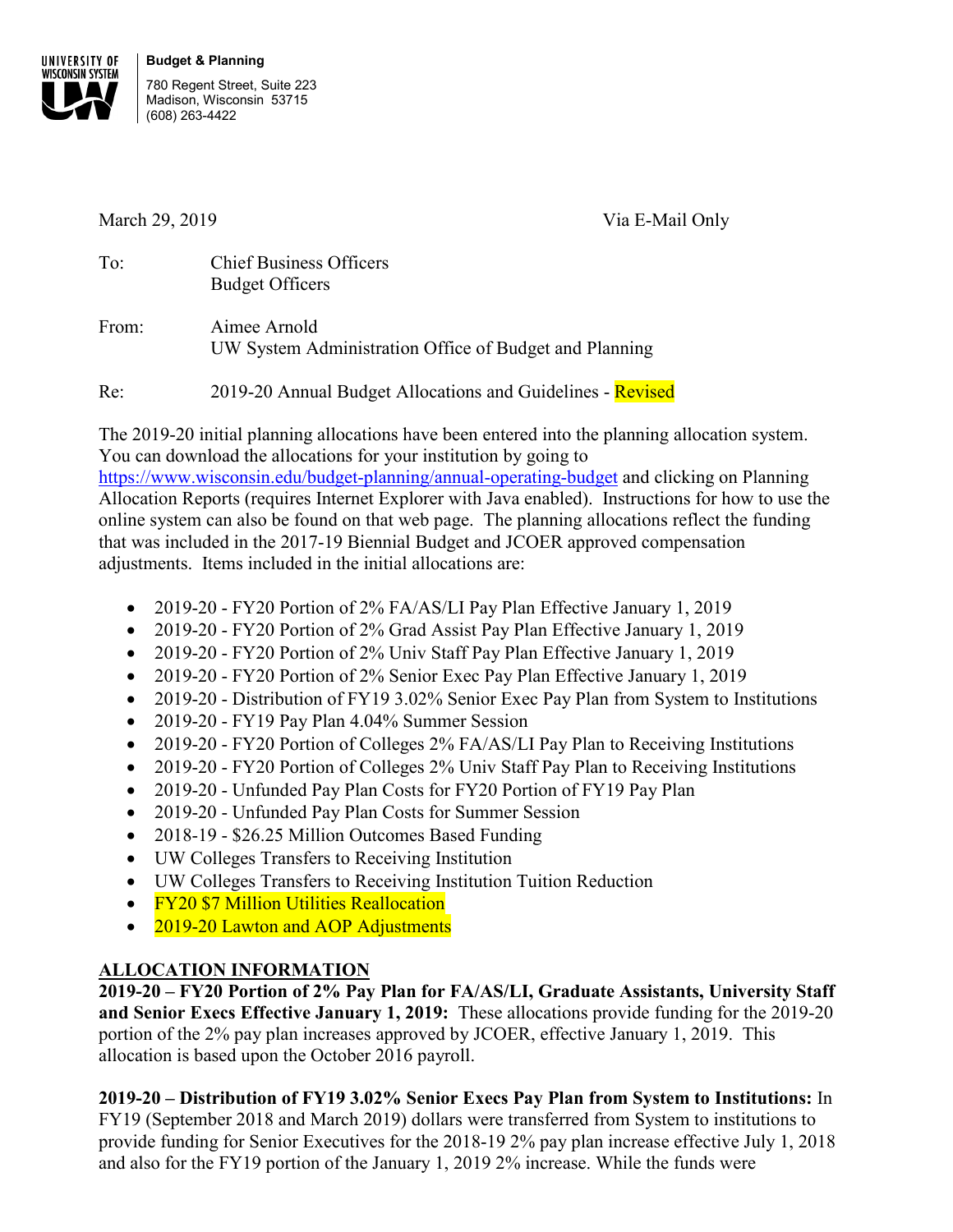distributed in 2018-19 they were not added to the 2018-19 annual budget. This item allocates these funds to the institutional base budgets in 2019-20.

**2019-20 – FY19 Pay Plan 4.04% Summer Session:** This allocation provides funding for the 4.04% pay plan increase needed to supplement summer session salaries during the summer of 2019. This allocation is based upon the October 2016 payroll.

**2019-20 – FY20 Portion of Colleges 2% FA/AS/LI and University Staff Pay Plan to Receiving Institutions:** This allocation provides funding to receiving institutions for Colleges' FY20 portion of the 2% pay plan effective January 1, 2019.

**2019-20 Unfunded Pay Plan Costs:** These items allocate reductions of \$3,821,627 (for pay plan effective January 1, 2019) and \$252,811 (for 4.04% Summer Session) to reflect the unfunded pay plan costs related to the fee share of compensation and the associated fringe benefit adjustments in 2019-20 due to the tuition freeze. The allocations have been distributed based on each institution's share of the UW System's pay plan allocation. This item has been allocated as "undistributed". Please see the "Other Budget Development Information" section below regarding the process for allocating these undistributed funds.

**2018-19 - \$26.25 Million Outcomes Based Funding:** In October, 2018 \$26.25 million was transferred on a one-time basis to the UW System institutions. These funds were distributed based on the outcomes based metrics developed by the Board of Regents and approved by the Joint Committee on Finance. While the funds were distributed in FY19 they were not added to the 2018- 19 annual budget. This item allocates those funds to the institutional base budgets in 2019-20. This item has been allocated as "undistributed". Please see the section "Additional Forms" below regarding the process to allocate the undistributed funds.

**UW Colleges Transfers to Receiving Institutions:** These allocations provide receiving institutions with the GPR/Tuition funding per the funding crosswalks, excluding fringe benefits, as "undistributed". Campuses will not need to account for fringe benefits when building these amounts into their budgets and may build in the number of FTE they will require. Detailed schedules will be sent to each campus showing how the allocations were calculated. A separate Distribution of Undistributed template will be sent to the Budget Officer at each receiving institution to report back how you would like the dollars allocated.

**UW Colleges Transfers to Receiving Institutions Tuition Reduction:** These allocations are the reduction amounts that have been included in the funding crosswalks to align budgeted tuition revenue to FY18 actual tuition revenue generated. These allocations are also "undistributed" and campuses may take a fringe benefit credit when reducing the salary line. A separate Distribution of Undistributed template will be sent to the Budget Officer at each receiving institution to report back how you would like the dollars deallocated.

**FY20 \$7 Million Utilities Reallocation:** In October, 2018 \$7 million was transferred on a onetime basis to the UW System institutions. These funds were distributed using the traditional GPR/Fee split. While the funds were distributed in FY19 they were not added to the 2018-19 annual budget. This item allocates those funds to the institutional base budgets in 2019-20. This item has been allocated as "undistributed". Please see the section "Additional Forms" below regarding the process to allocate the undistributed funds.